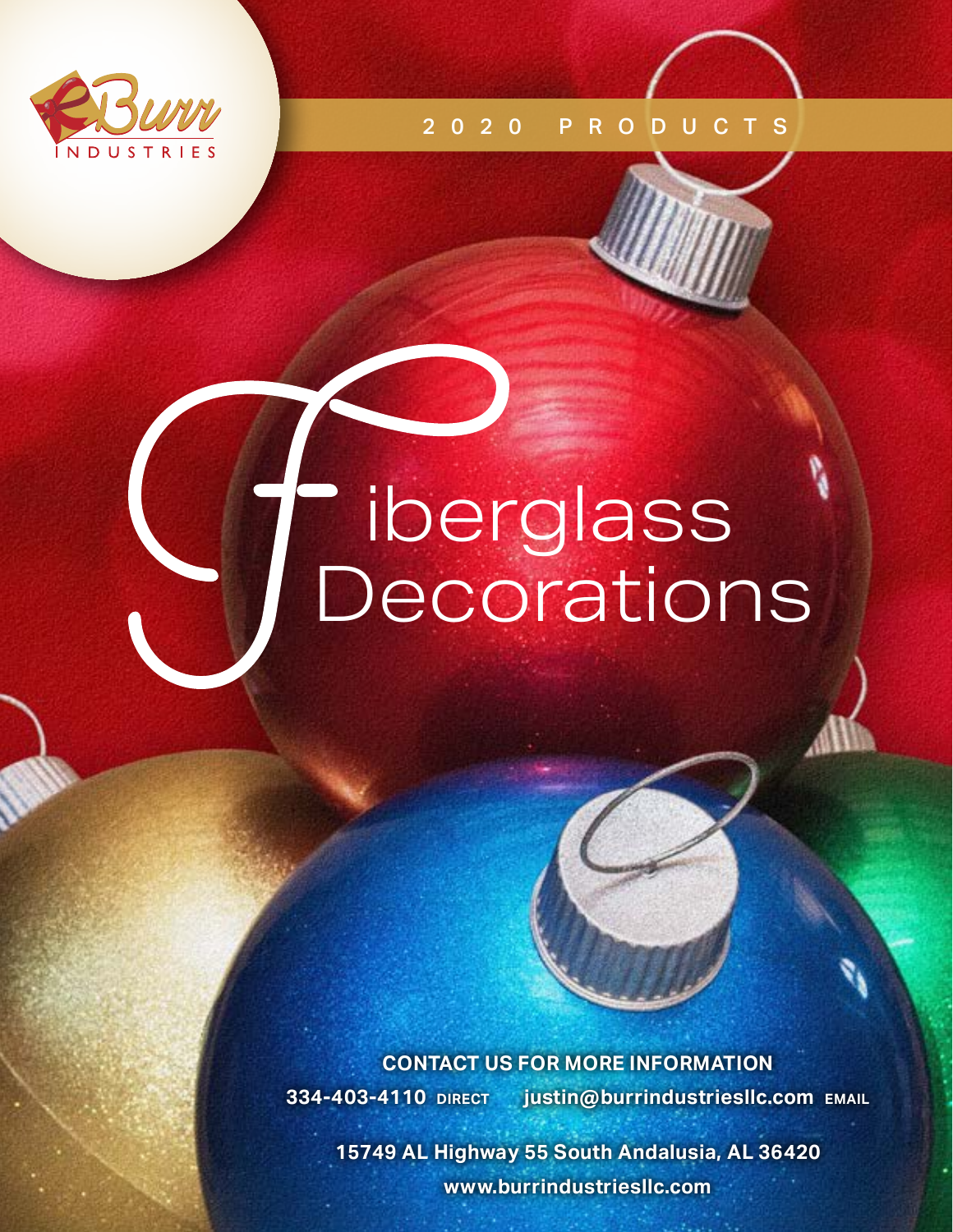

# IBERGLASS DECORATIONS

#### **FEATURES**

- **ORNAMENTS COME IN 24", 36", 42", OR 84" DIAMETERS**
- **PURCHASE SINGLES, 4-BALL STACK, OR 10-BALL STACK**
- **CUSTOM COLORS AVAILABLE**
- **COMPANY BRANDING AVAILABLE**

Our Fiberglass decorations are made using a marine gel coat that will guarantee your company years of use without fading. We manufacture your decorations right here in our Alabama facility, with the option to store until you are ready to have them shipped. We have the capability to apply your logo to the ornaments, giving you great opportunities for branding or corporate sponsorship.

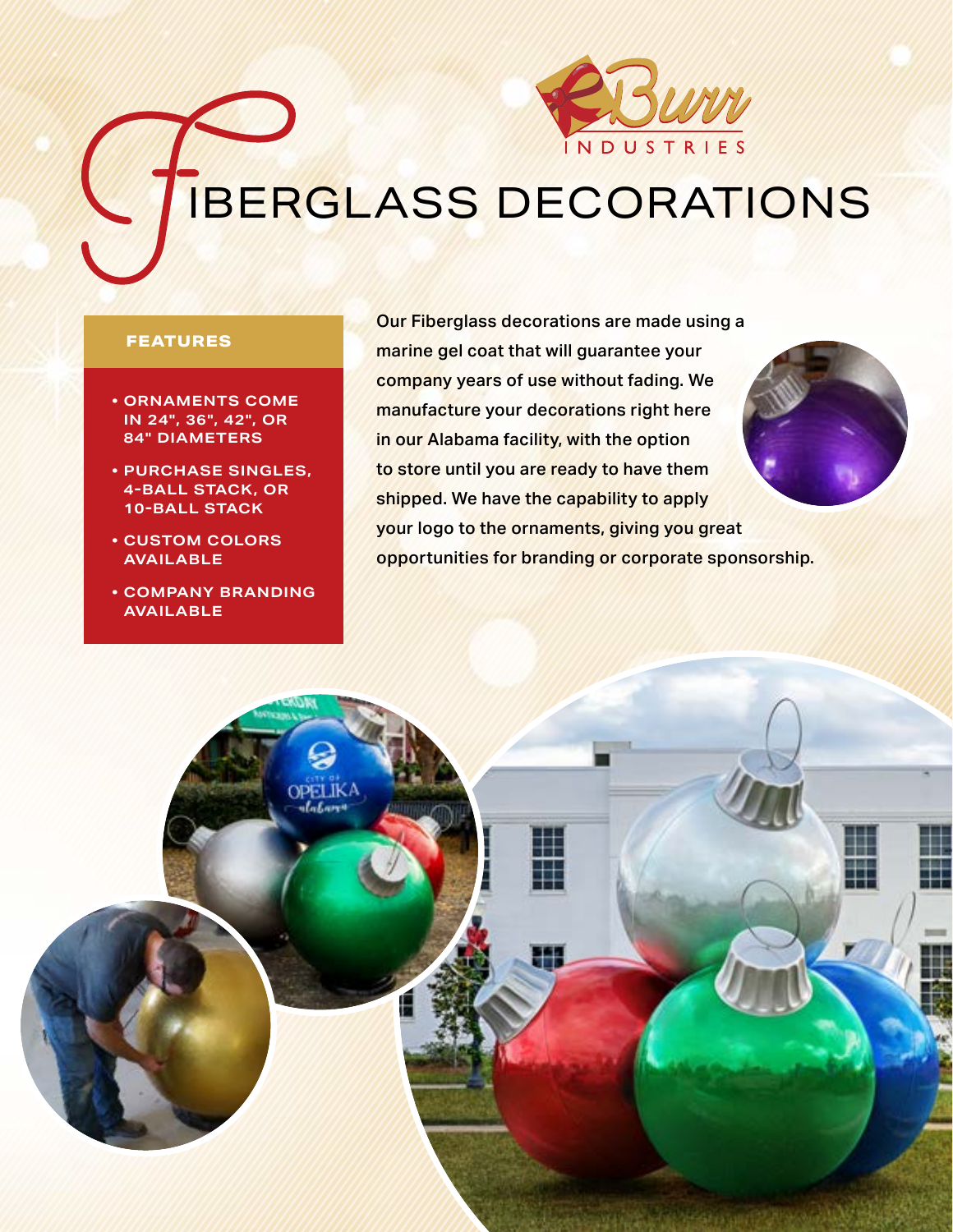

# PRICING

| <b>PRODUCT DIMENSIONS (DIAMETERS)</b>    |               | <b>2020 PRICING</b> |
|------------------------------------------|---------------|---------------------|
| $24^{\circ}$                             | Single        | \$672.73            |
|                                          | 4-Ball Stack  | \$3,054.55          |
|                                          | 10-Ball Stack | \$7,181.82          |
| 36"                                      | Single        | \$1,145.45          |
|                                          | 4-Ball Stack  | \$4,945.45          |
|                                          | 10-Ball Stack | \$11,909.09         |
| 42"<br>وتحددوا                           | Single        | \$1,445.45          |
|                                          | 4-Ball Stack  | \$6,145.45          |
|                                          | 10-Ball Stack | \$14,909.09         |
| 84"                                      | Single        | \$4,909.09          |
|                                          | 4-Ball Stack  | \$20,727.27         |
|                                          | 10-Ball Stack | \$50,181.82         |
| ADD A VINYL LOGO - \$100.00 PER ORNAMENT |               |                     |

# PRODUCT DIMENSIONS

Weights are approximate, there is some variation from piece to piece.

| <b>PRODUCT DIMENSIONS (DIAMETERS)</b> |               | <b>DIAMETER (WIDTH)</b> | <b>HEIGHT</b> | <b>WEIGHT</b> |
|---------------------------------------|---------------|-------------------------|---------------|---------------|
| $24^{\circ}$                          | Single        | 24"                     | 26"           | 20 lbs.       |
|                                       | 4-Ball Stack  | 52"                     | 42"           | 100 lbs.      |
|                                       | 10-Ball Stack | 72"                     | 63"           | 220 lbs.      |
| 36"<br>(⊶⊶                            | Single        | 36"                     | 40"           | 38 lbs.       |
|                                       | 4-Ball Stack  | 80"                     | 65"           | 172 lbs.      |
|                                       | 10-Ball Stack | 102"                    | 96"           | 410 lbs.      |
| 42"<br>وتبيتها                        | Single        | 42"                     | 46"           | 50 lbs.       |
|                                       | 4-Ball Stack  | 94"                     | 75"           | 220 lbs.      |
|                                       | 10-Ball Stack | 124"                    | 108"          | 530 lbs.      |
| 84"                                   | Single        | 84"                     | 104"          | 205 lbs.      |
|                                       | 4-Ball Stack  | 180"                    | 150"          | 920 lbs.      |
|                                       | 10-Ball Stack | 240"                    | 224"          | 2,250 lbs.    |



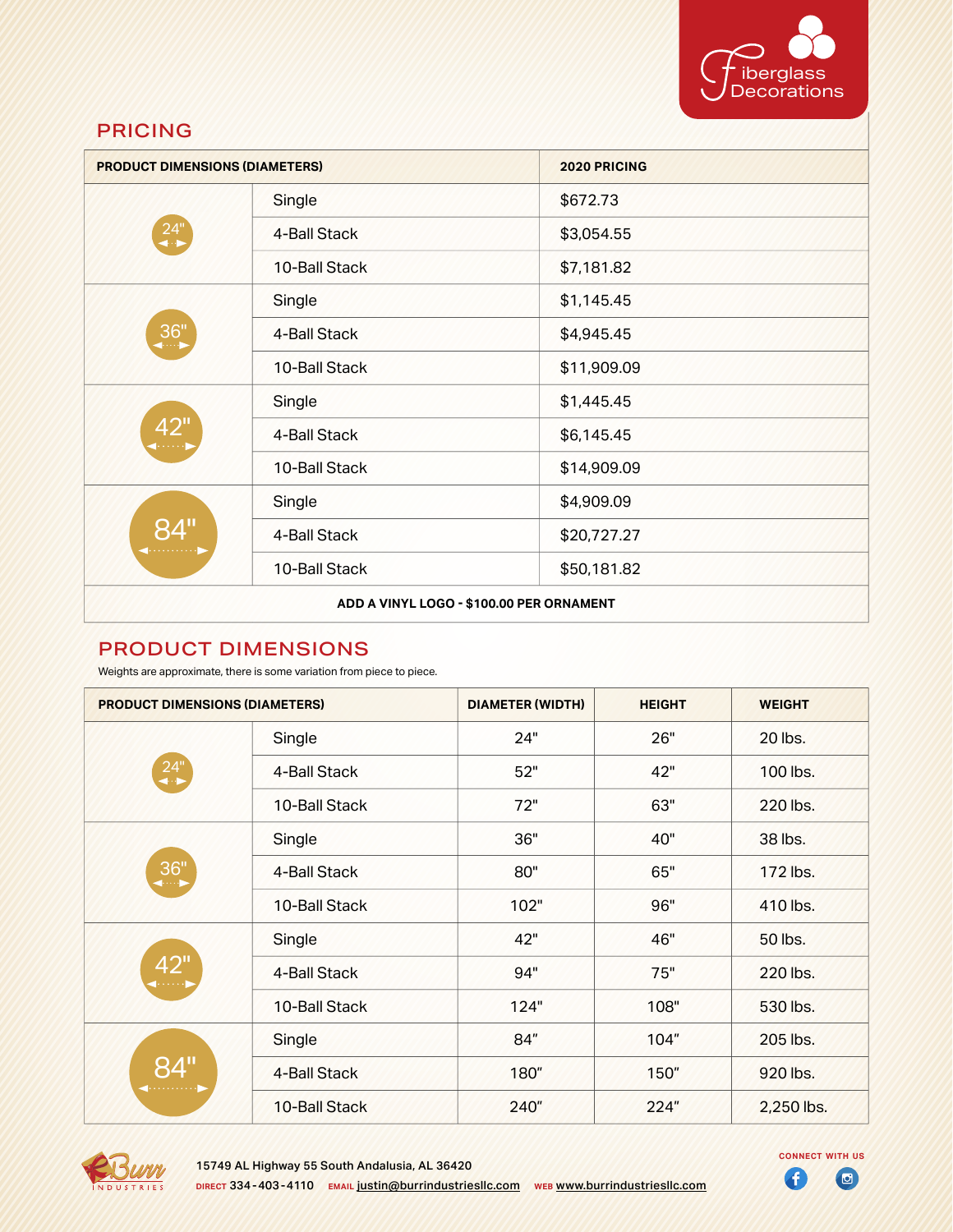# Fiberglass Ornament Stock Colors





# Product Shipping Information

Weights are approximate, there is some variation from shipment to shipment.

| <b>PRODUCT DIMENSIONS (DIAMETERS)</b> |               | <b>DIMENSIONS OF SHIPMENT</b>                             | <b>OVERALL WEIGHT</b> |
|---------------------------------------|---------------|-----------------------------------------------------------|-----------------------|
| $24^{\circ}$                          | Single        | 48" x 48" x 50" (1 Box)                                   | 70 lbs.               |
|                                       | 4-Ball Stack  | 72" x 48" x 80" (1 Pallet)                                | 195 lbs.              |
|                                       | 10-Ball Stack | 96" x 48" x 80" (2 Pallets)                               | 580 lbs.              |
|                                       | Single        | 48" x 48" x 51" (1 Pallet)                                | 103 lbs.              |
| 36"                                   | 4-Ball Stack  | 48" x 48" x 96" (4 Pallets)<br>70" x 48" x 96" (1 Pallet) | 353 lbs.              |
|                                       | 10-Ball Stack | 48" x 48" x 96" (4 Pallets)<br>70" x 48" x 96" (1 Pallet) | 809 lbs.              |
|                                       | Single        | 48" x 48" x 51" (1 Pallet)                                | 128 lbs.              |
| 42"                                   | 4-Ball Stack  | 48" x 48" x 96" (1 Pallet)<br>70" x 48" x 96" (2 Pallets) | 383 lbs.              |
|                                       | 10-Ball Stack | 48" x 48" x 96" (4 Pallets)<br>70" x 48" x 96" (1 Pallet) | 900 lbs.              |
|                                       | <b>Single</b> | <b>FTL</b>                                                | <b>FTL</b>            |
|                                       | 4-Ball Stack  | <b>FTL</b>                                                | <b>FTL</b>            |
|                                       | 10-Ball Stack | <b>FTL</b>                                                | <b>FTL</b>            |



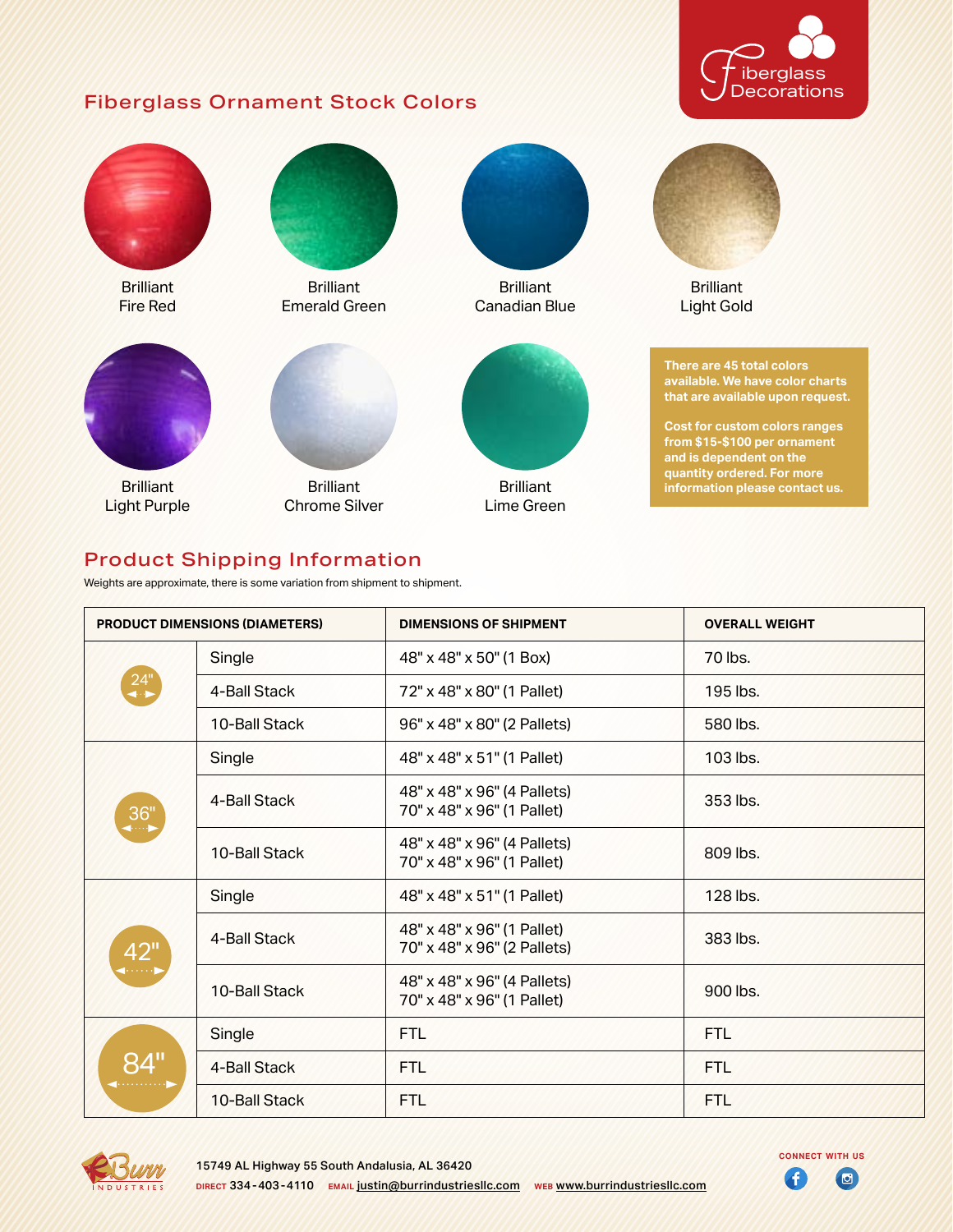

IBERGLASS C-7 BULBS

#### **OVERALL C-7 BULB SPECS**

**WIDTH: 24" HEIGHT: 71"**

**WEIGHT: 48 LBS**

**CORD: FLEX PVC**

**PLUG: WEATHER TREATED PAINTED WOOD**

**COLORS: GREEN, RED, ORANGE, YELLOW, AND BLUE**

#### **SINGLE C-7 BULB**

• 1 pallet: (48" x 48" x 84") Weight: 132 lbs with pallet

### **C-7 LIGHT BULB CHAIN – INCLUDES (5) C-7 BULBS AND THE PLUG AND CORD**

- 6 pallets total weight: 760 lbs
- Qty: 5 pallets (48" x 48" x 84") Weight: 132 lbs per pallet
- Qty: 1 pallet (48" x 48" x 25") Weight: 75 lbs per pallet



| <b>ITEM</b>          | <b>PRICE</b> |  |
|----------------------|--------------|--|
| Solid C-7 Bulb       | \$1,135.00   |  |
| Translucent C-7 Bulb | \$2,725,00   |  |

#### **C-7 BULB STRAND/PLUG PRICES**

| <b>ITEM</b>  | <b>SIZE</b> | <b>NUMBER OF</b><br><b>BULBS</b> | <b>PRICE</b> |
|--------------|-------------|----------------------------------|--------------|
|              | κ'          |                                  | \$1,295.00   |
| <b>TC7-6</b> | 13'         | ხ                                | \$2,104.37   |
|              | 18'         |                                  | \$2,913.75   |